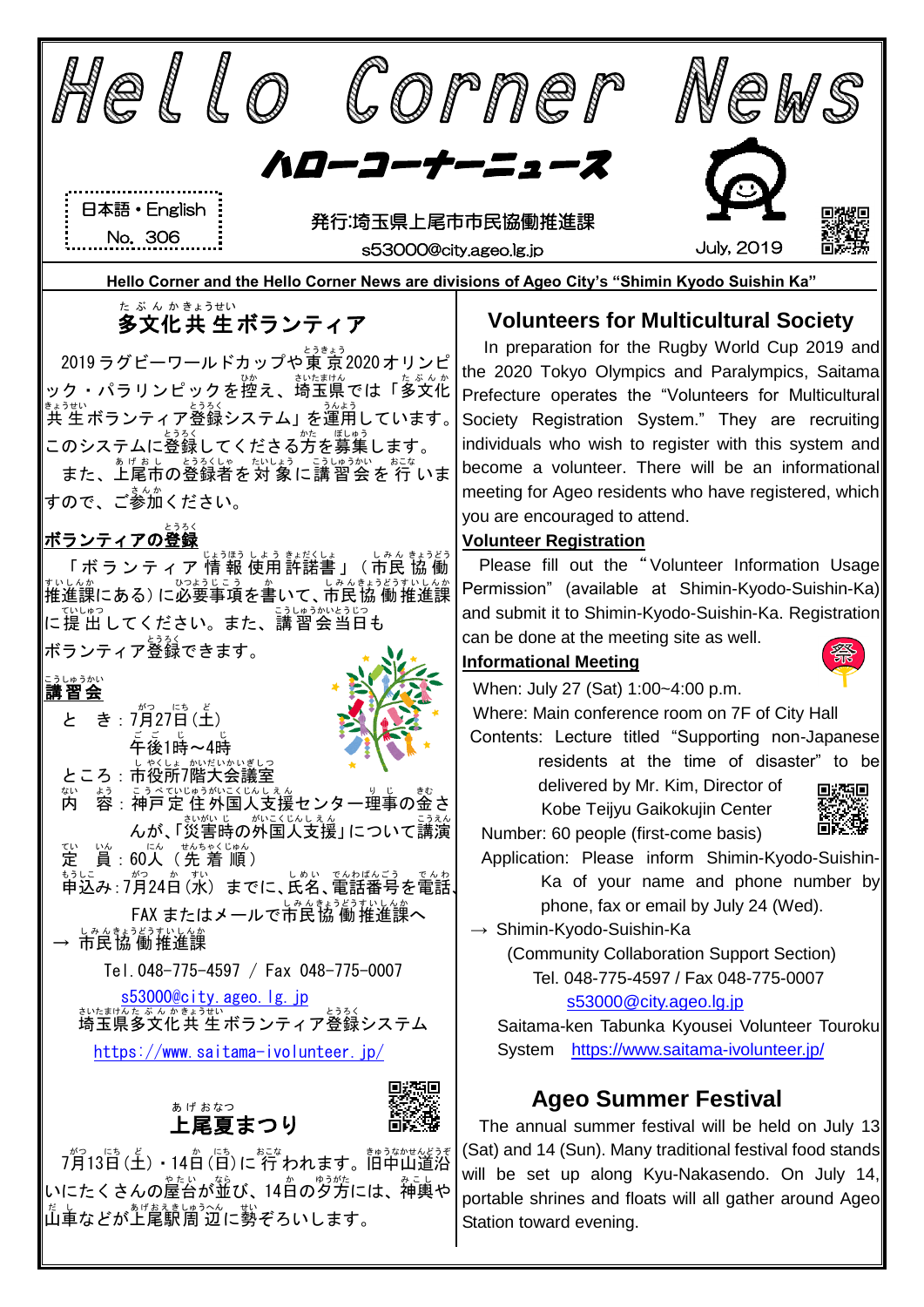#### あげお花火 大会 はなび たいかい

と き : 8月3日(土)年後7時~ ぅてん ぱぁぃ がっとぉゕ ど<br>雨天の場合は 8月10 日 (土) ところ:平方地区の荒川河川敷 \* 上尾駅西口から会 場付近まで 。<br>年後4時から臨時バス(宥 料)が出ます。



### あげおワールドフェア スタッフ・参加者 募集 さんかしゃ ぼしゅう

「あげおワールドフェア 2019」 が、文化センターで 10月 がつ 6 日 むいか (日 にち )に開催 かいさい されます。毎年 まいとし 、およそ 30カ国 かこく が参加しています。この 催 しに出 展する個人・団体、│ および運営のボランティアスタッフを募集します。申 し込みは、ファックスまたはメールで市国際交流 まうか、あが、じむまく、、しじってん。もう<br>協会 (AGA) 事務局へ。出 展の申し込みの締め切り は 8月16日です。

→ AGA事務局(市役所第三別館 1階)

Tel.048-780-2468 / Fax 048-775-0007

[office@aga-world.com](mailto:office@aga-world.com)



熱 中 症 ねっちゅうしょう

ま。。<br>気温が 35度を超えると熱 中 症 とみられる 症 状 \_ <sub>きゅうきゅうはそう</sub><br>で 救 急 搬送される人が急 増します。家の中でじっ としていても、室温や湿度が高いために熱 中 症にな ■ばぁぃ<br>る場合がありますので、注意が必要です。

ねっちゅうしょう ぼう こうかてき<br>|熱 中 症 予防は水分の小まめな補給が効果的です。| 普段 ふだん は、水 みず やお茶 ちゃ で構 かま いませんが、汗 あせ を大 量 たいりょう にかい た時にはスポーツドリンクなどを活用しましょう。

#### 特定 健 とくてい けん しん 診

特定 とくてい 健 けん 診 しん の実施 じっし 期間 きかん は、10月 がつ 31日 にち (木 もく )までです。こ の健診は国民健康保険に加入している 40~74歳の芳 、ないよう。<br>**が対 象で、無料で受けられます。対 象者には受診券** が送られています。受診には受診券が必要ですので、 <u>。</u><br>失くした人は保険年金課にお問い合わせください。 受診券 を再交付 します。 じゅしんけん さいこうふ

期間 きかん の 終 了 しゅうりょう 間際 まぎわ は医療 いりょう 機関 きかん の混雑 こんざつ が予想 よそう されま す。受診がまだ済んでない人は単めに受診しましょう√♪ → 保険年金課

Tel.048-782-6494 / Fax 048-775-9827

### **Ageo Fireworks Display**

When: August 3 (Sat) from 7:00 p.m. In case of rain, August 10 (Sat) Where: Along the Arakawa River in Hirakata \*There will be a special bus service (fee required) to the site from Ageo Station, west exit, starting 4:00 p.m.

### **Staff & Participants for Ageo World Fair**

The "Ageo World Fair 2019" will be held at Bunka Center on Monday, October 6 (Sunday). Some 30 countries participate in this event every year. We recruit individuals and organizations to make presentations as well as volunteer staff to run this event. To sign up, contact the Ageo Global Association (AGA) Secretariat by fax or email. Please note that the deadline for applying for presentations is August 16.

 $\rightarrow$  AGA Secretariat (City Hall Annex #3, 1F)

Tel. 048-780-2468 Fax 048-775-0007

[office@aga-world.com](mailto:office@aga-world.com)



### **Heat Stroke**

When temperatures exceed 35℃, the number of people taken to hospital by ambulance due to heat stroke sharply increases. Even when you are indoors doing nothing, you may suffer from heat stroke if the room temperature and humidity get too high, so be careful!

Drinking adequate liquids is the most effective way to prevent heat stroke. Drinking water or tea is usually enough to stay hydrated, however, after heavy sweating, it's recommended to drink sports drinks.

### **Medical Exam for Metabolic Syndrome**

Please note that the period for receiving this medical exam will end on October 31(Thu). People who are aged between 40 and 74 and have National Health Insurance are eligible to receive this exam, free of charge. Coupons for the exam have been sent out to eligible residents. You need to present the coupon when having the exam. If you have lost it, contact Hoken-nenkin-ka to have it reissued.

Medical institutions are expected to be crowded toward the end of the exam period, so if you have not yet had the exam, you're encouraged to do so as early as possible. **→** Hoken-nenkin-ka

(National Health Insurance and Pension Section) Tel. 048-782-6494 / Fax 048-775-9827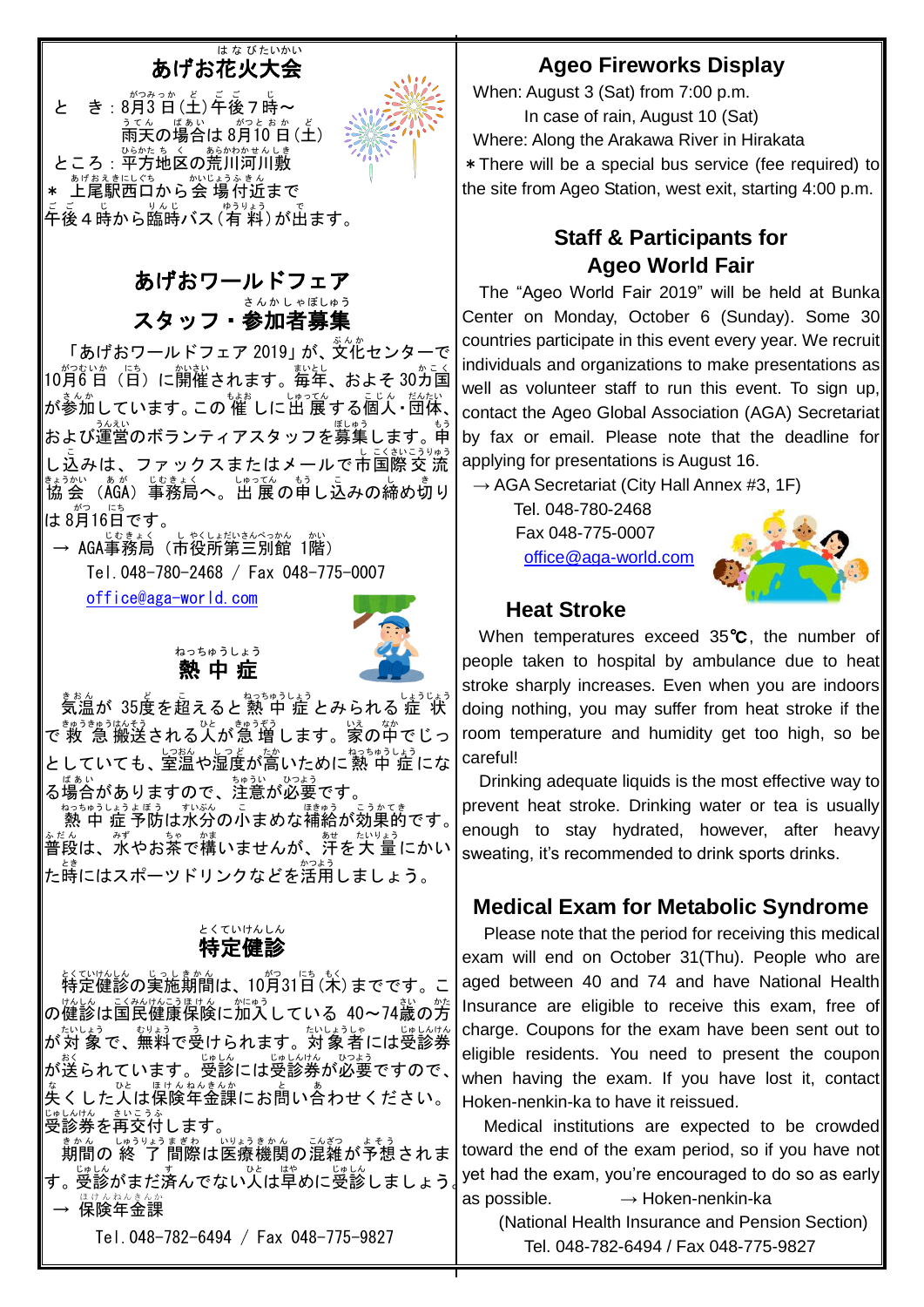#### 県営 住 宅 けんえい じゅうたく

<sub>けんえいじゅうたく だんち) の募集は年に 4回あり、次回は<br>県営住 宅 (団地)の募集は年に 4回あり、次回は</sub> プ゚月です。<sup>ゕ</sup>゚゚゚゚゚゙゚゚゚゚゚<sup>ゕぇ</sup>゚゚゚゚゚゚゚゠゠゠゠゠゠゠゠゠゠゠゠゠゠゠゠゠゠゠゠゠゠゠<br>7月です。外国籍の方でも、有効なビザがあり住 民 عودي<br>登録をして、一定の要件を備えていれば、これらの <sub>だんち もう</sub><br>団地に申し込みができます。 申し込みの案内書 (無料) | は、7月1日から市役所1階の総合案内所にあります。 <u>。</u><br>申し込みの締め切りは 7月21日です。なお、子育て・ <sub>じゃくねくせんも</sub><br>若 年 世帯向けの住 宅 は随時募集しています。

#### 高校進学ガイダンス こうこう しんがく

と き: 8月3日(土) 年後1時30労~4時30労 ところ : ソニックシティビル4階 ま。<br>ホール (大宮駅西口 徒歩5分) さんかひ むりょ

参加費:無料

<u>もうに。なまま。でんなお、ほうしんこく、つきやく、いんお</u><br>申込み: 名前、電話番号、学年、出 身国、通訳が必要 ゕ、および一緒に来る人の数を、7月24日 (水 すい )までに埼玉県 さいたまけん 国際 こくさい 交 流 こうりゅう 協 会 きょうかい へファッ

クスかメールで送 おく ってください。 \*英語、中国語、スペイン語、ポルトガル語、タガロ

ク語、やさしい日本語で通訳しますが、通訳がつけら れない<sup>場合</sup>もありますのでご 了 承 ください。

→ 埼玉県国際交 流 協 会 Tel 048-833-2992 Fax 048-833-3291 [jigyo@sia1.jp](mailto:jigyo@sia1.jp)



#### 夏休 み一日 消防士 なつやす いちにち しょうぼうし

と き : 8月7日(水)午前9時~午後4時 ところ : 東 消 防署 内 ない ょぅ。しょうぼうしゅつどうくんれん。ほうすいたいけん<br>容:消 防 車 出 動 訓練、放水体験、すぐに役立つ おきゅうしょう。<br>応急処置、はしご車搭 乗体験など \*:\ しょう しょうがく<br>**対 象 :市内に住む 小 学4~6年生** (初めて参加する児童を優先) 定 てい い。<br>員:50人(応募者多数の場合は抽 選) <u>ょんかひ、むりょう</u><br>参加費:無料 申込 もうしこ み:往復 おうふく はがきに必要 ひつよう 事項 じこう を書 か いて 7月 がつ 8 日 ようか (月 げつ ) まで(当日消印有効)に予防課 (〒362-0013 上尾村 あげおむら 537)へ。 → 予防課 よぼうか Tel.048-775-1314 Fax 048-775-2230

## **Prefectural Housing Complex**

Applications for the prefectural housing complex (Danchi) are accepted 4 times a year. The next application month is July. Non-Japanese residents who have a proper visa and have registered with their local municipality are allowed to apply for these danchi if they satisfy certain requirements. Application quidebooks (free) will become available on July 1 at the information desk on 1F of City Hall. The deadline for application is July 21. Please note that applications for the housing complex for families with small children and young couples are accepted at any time.

### **Guidance for Admission to High School**



When: August 3 (Sat), 1:30 ~ 4:30 p.m. Where: Sonic City 4F, Civic Hall

(5 min. walk from Omiya Station, west exit)

Cost: Free

Application: Send the following information to the Saitama International Association (SIA) by fax or email, no later than July 24 (Wed): name, phone number, grade, nationality, whether or not you will need an interpreter and number of persons accompanying you.

\* Interpretation service is available for English, Chinese, Spanish, Portuguese, Tagalog and easy-tounderstand Japanese. However, please note that interpreters will be arranged subject to availability.

 $\rightarrow$  SIA Tel. 048-833-2992 / Fax 048-833-3291 [jigyo@sia1.jp](mailto:jigyo@sia1.jp)

### **One-day Firefighter for Kids During Summer Holiday**

When: August 7 (Wed) 9:00 a.m. ~ 4:00 p.m. Where: East Fire Department

Program: Children will have the chance to participate in the fire engines' call-out drill, use the fire hose, learn useful first aid, and ride a ladder truck

For:  $4<sup>th</sup>$  ~6<sup>th</sup> graders living in Ageo

(First-time participants will be given priority)

Number: 50 children (A drawing will be held in case of too many applicants)

Cost: Free

Application: Write the required information on a return postcard and send it to Yobou-ka (〒362-0013 Ageo-mura 537). It should be postmarked no later than July 8 (Mon).

 $\rightarrow$  Yobou-ka (Prevention Section) Tel. 048-775-1314 / Fax 048-775-2230